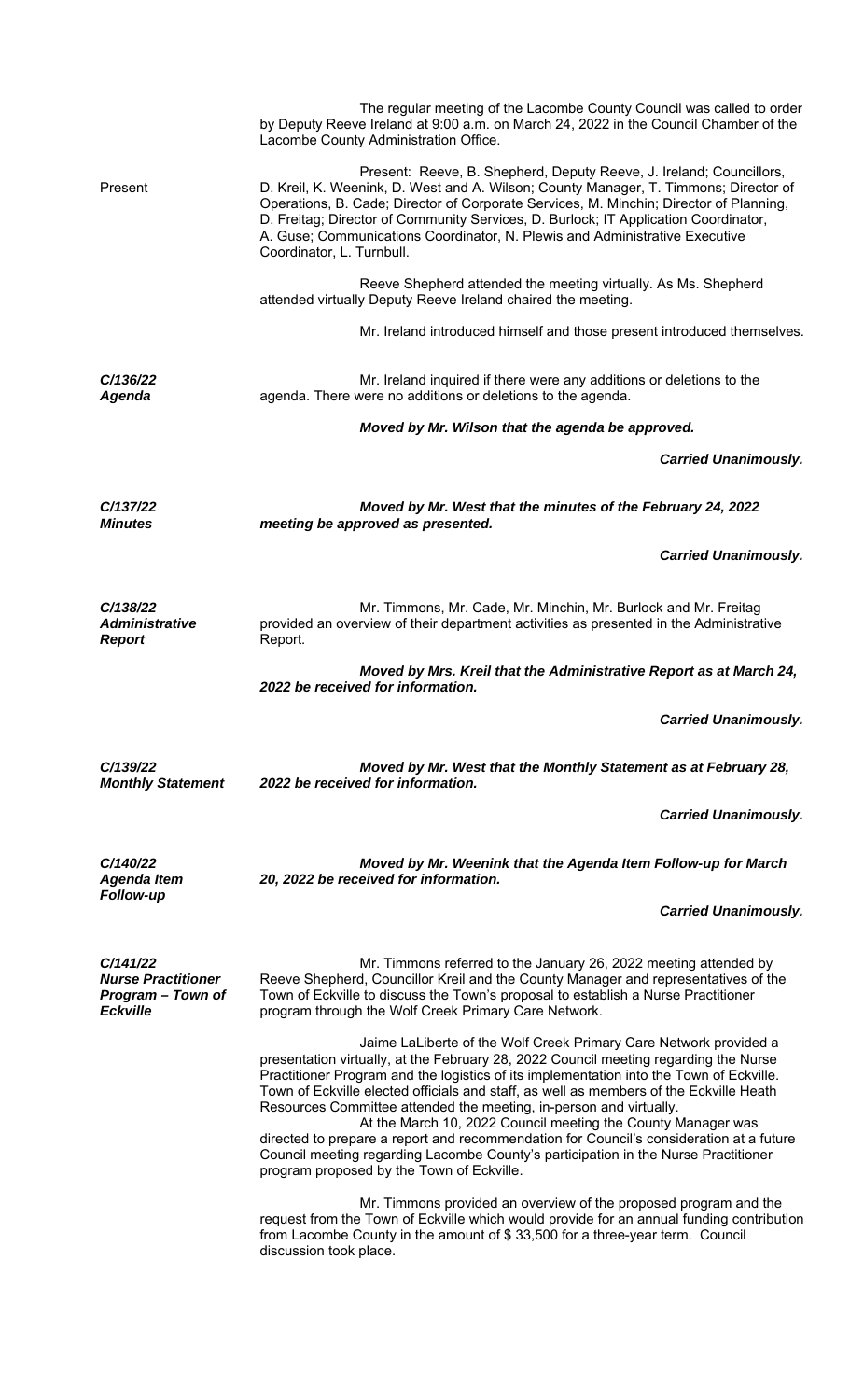*Moved by Mrs. Kreil that Lacombe County participate in the Nurse Practitioner Program proposed by the Town of Eckville and contribute \$ 10,000 in annual funding for the program for a three-year period and that no further funding be provided beyond that period.* 

### *Motion Lost.*

*C/142/22 RC(1) City of Lacombe Capital Projects* 

 Mr. Minchin advised that the City of Lacombe has submitted an application under Policy RC(1) Capital Support of Recreation & Cultural Facilities for its 2021 and 2022 recreation facility projects. Mr. Minchin presented a summary of the proposed projects; the project cost and the County's estimated share which is \$ 175,388.

 Mr. Minchin advised that under Policy AD(30) Financial Reserves Policy funding for cemetery capital projects is provided. Under this Policy 50% in matching funding is provided. The City is requesting funding for the expansion of the columbarium at the Lacombe Cemetery. Based on a 50% contribution the County would provide \$ 20,000 in funding. As such, the total funding request from the City is \$ 195,388.

 *Moved by Ms. Shepherd that Lacombe County contribute up to \$175,388 to the City of Lacombe's annual capital projects at the Lacombe Memorial Centre, Kinsmen Aquatic Centre, and Gary Moe Sports Arena; and further, that this contribution be funded from the Recreation Capital Assistance Reserve.* 

## *Carried Unanimously.*

*C/143/22 City of Lacombe Columbarium Expansion Funding* 

*Moved by Mr. Weenink that Lacombe County contribute up to \$20,000 toward the City of Lacombe's Columbarium expansion at the Lacombe Fairview Cemetery; and further, that this contribution be funded from the Cemetery Capital Reserve.*

### *Carried Unanimously.*

 10:55 a.m. Josee Methot, Executive Director and Rosemarie Ferjuc, Engagement & Communications Manager, Red Deer River Watershed Alliance (RDRWA) entered the meeting virtually.

*C/144/22 Red Deer River Watershed Alliance* 

*C/145/22 Lightcatch* 

*Presentation* 

Ms. Methot provided a presentation on Watershed Management in the Red Deer River Basin as follows:

- The Red Deer River Watershed (Area, Population, etc.)
- About the RDRWA
- Collaboration is Key
- Watershed Management Milestones
- Municipalities & Water
- Awareness & Education
- Watershed Planning & Policy
- Flood & Drought Priority Areas
- Project Spotlight: Natural Assets & Riparian Areas
	- Natural Asset Management
	- Riparian Areas as Natural Assets
- Riparian Intactness Project (What is Intactness?)
- Benefits to Lacombe County
- The Big Picture

### Ms. Methot addressed questions of Council.

 *Moved by Mr. Wilson that the presentation by the RDRWA on the Watershed Management in the Red Deer River Basin be received for information.* 

#### *Carried Unanimously*.

11:25 a.m. Ms. Methot and Ms. Ferjuc withdrew from the meeting.

11:25 a.m. Darren Boyer, CEO of Lightcatch entered the meeting virtually. Mark Sproule and Ken Wigmore entered the meeting.

 Mr. Boyer provided a presentation on how the Lightcatch App operates highlighting the following:

- Rural Crime Rates Rebounding
- How Lightcatch Works
- Reach Every App User Nearby
- Updates Reach a New Group of App Users
- Safety of Lightcatch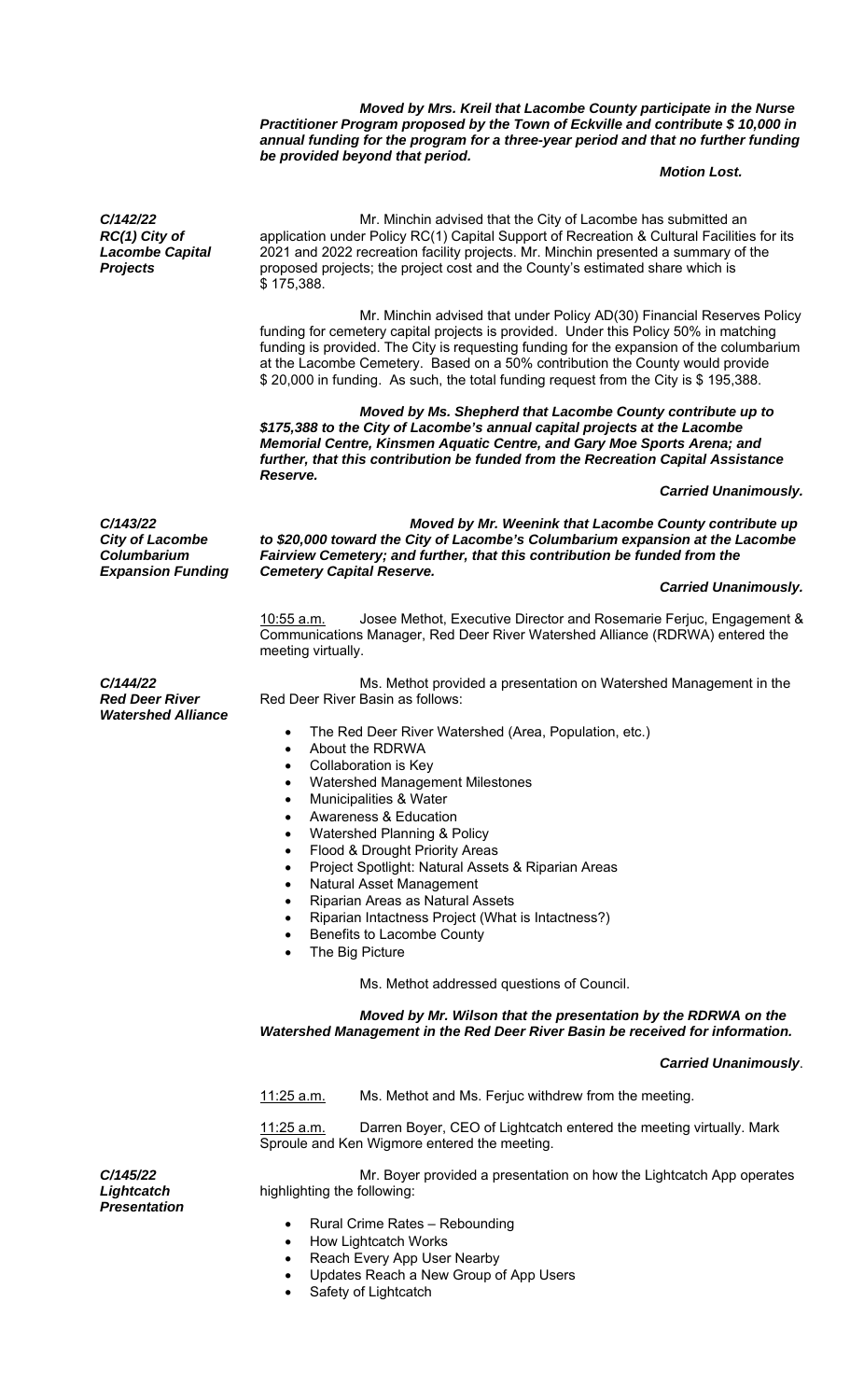- Risk Management
- Thefts Reported
- How to Create an Alert
- Creating an Update
- Typical Crime Victim
- Recent Crime Cases
- Crime Prevention
- Action Improve Ratepayer Safety
- Programs That Can Accelerate Ratepayer Safety

Mr. Boyer addressed questions of Council.

12:08 p.m. Mr. Boyer withdrew from the meeting.

Council discussion took place.

 *Moved by Mrs. Kreil that the presentation regarding the Lightcatch App be received for information; and further, that the County Manager be directed to prepare a report for presentation at a future Council meeting with regard to the Lightcatch App.* 

### *Carried Unanimously.*

12:14 p.m. Mr. Sproule and Mr. Wigmore withdrew from the meeting.

 The meeting reconvened following lunch with all Councillors, Mr. Timmons, Mr. Minchin, Mr. Cade, Mr. Burlock, Mrs. Plewis, Mr. Maier and Mrs. Turnbull present. Time: 1:00 p.m.

*C/146/22 Lacombe County Strategic Plan* 

 Mr. Timmons referred to the recent strategic planning workshop held March 8 and 9, 2022. Kelly Rudyk, of "It's Logical" was engaged to facilitate the workshop and develop a new strategic plan for the four-year period of 2022-2025.

 With the completion of the workshop on March 8 and 9, 2022, Mr. Rudyk has now compiled the Draft Vision, Goals and Results developed from the thoughts, ideas and input of Council from the workshop. Mr. Timmons advised he and the Department Directors have reviewed the Draft Vision, Goals and Results and the finalized document had been provided prior to the meeting for Council's consideration. Council reviewed and discussed the Draft Vision, Goals and Results.

 *Moved by Mr. Weenink that the Draft Vision, Goals and Results be approved as revised; and further, that the County Manager be directed to move forward with the development of the Lacombe County Strategic Plan.* 

# *Carried Unanimously.*

*C/147/22 Blackfalds RCMP Police Advisory Committee* 

 Mr. Timmons referred to the establishment by the Blackfalds RCMP Detachment and Red Deer County of a Policy Advisory Committee (PAC) in 2014. The purpose of the Committee is to formalize the process for receiving input from the partnership between the community, the RCMP and local government.

 After several discussions regarding Council investigating the process for Lacombe County to become a member of the PAC, Karen Popplestone, Manager of the Policing Oversight and Contract Policing, Public Security Division, Alberta Justice and Solicitor General Department, made a presentation to Council on March 10, 2022 regarding Police Advisory Committees.

 Following Ms. Popplestone's presentation on March 10, 2022 the County Manager was directed to prepare a report to be presented at a future Council meeting regarding Lacombe County appointing a representative to the Blackfalds RCMP/Red Deer County Police Advisory Committee.

 Mr. Timmons advised that Red Deer County, working in conjunction with the Blackfalds Detachment Commander, has now revised the Terms of Reference for the PAC to allow for representatives from all the municipalities located within the Blackfalds RCMP Detachment area to participate.

*Moved by Mrs. Kreil that Lacombe County become a member of the Blackfalds RCMP/Red Deer County Police Advisory Committee; and further, that Ms. Shepherd be appointed as the Lacombe County representative for the Committee and Mr. West be appointed as the alternate representative*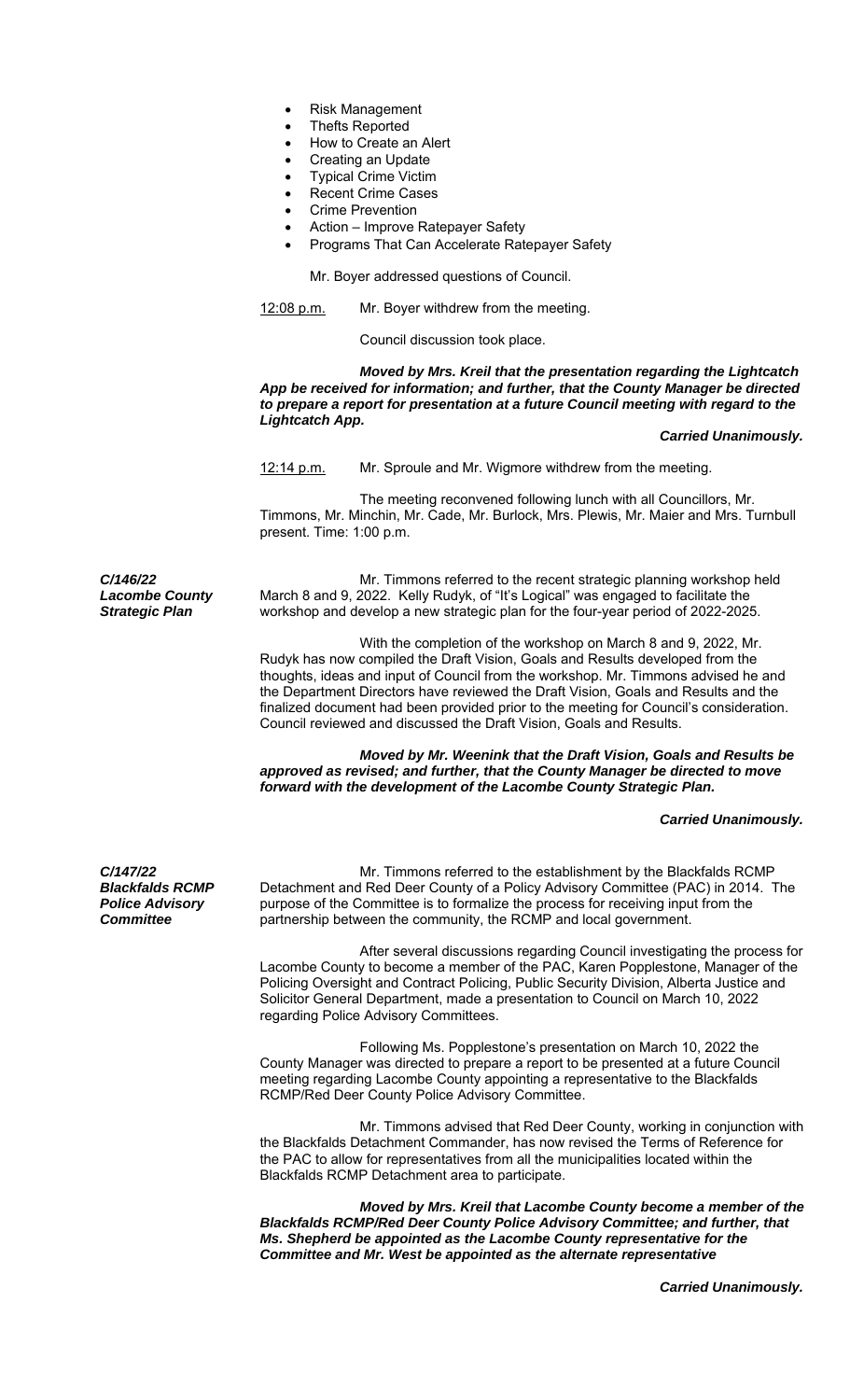*C/148/22 Ratepayer Seasonal Parking Passes Installation of Terminals Motion Lost*

 *Moved by Mrs. Kreil that a provision be included in the fee schedule for parking and launching at the Sunbreaker Cove boat launch and Sandy Point Beach and boat launch, that County citizens be exempt from paid parking by providing ratepayers with five free seasonal parking passes; and further, that one terminal be installed at the Sunbreaker Cove boat launch and at Sandy Point beach and boat launch to provide for people who cannot pay for parking with a cell phone.* 

A lengthy discussion took place with regard to Mrs. Kreil's motion.

Mr. Ireland called the question on Mrs. Kreil's motion.

 *Motion Lost.*

*C/149/22 Annual Parking Passes Carried* 

 *Moved by Mr. Weenink that annual parking passes for the Sunbreaker Cove boat launch and Sandy Point beach and boat launch be implemented as follows:* 

 *Beach Parking Fees \$ 120 Boat Launch & Parking Fees \$ 160 Boat Launch Fees - \$ 80* 

**Mrs. Kreil requested a recorded vote.** 

 *For Against Mr. Ireland Mrs. Kreil Mrs. Knight Mr. Weenink Mr. West Mr. Wilson Ms. Shepherd* 

*Carried. Carried.* 

*C/150/22 Parking Pass Ratepayer Exemption* 

*Motion Amended Motion Lost* 

*C/151/22* 

 *Moved by Mr. Wilson that an exemption be offered for County ratepayers to allow for a free parking/launching pass at the Sunbreaker Cove boat launch and Sandy Point Beach and boat launch for up to two licence plates per ratepayer.* 

 *Moved by Mr. Ireland that Mr. Wilson's motion be amended to read that an exemption be offered for County ratepayers to allow for free parking/launching passes at the Sunbreaker Cove boat launch and Sandy Point beach and boat launch based on one license plate per taxable residence.* 

 *Motion Lost.* 

Mr. Ireland called the question on the original motion which reads:

*C/150/22 Parking Pass Ratepayer Exemption Motion Lost Moved by Mr. Wilson that an exemption be offered for County ratepayers to allow for a free parking/launching pass at the Sunbreaker Cove boat launch and Sandy Point Beach and boat launch for up to two licence plates per ratepayer. Motion Lost.* 

2:15 p.m. Mr. Maier withdrew from the meeting.

*C/151/22 FCM Convention Authorization* 

 Mr. Timmons advised that the annual Federation of Canadian Municipalities (FCM) Conference will be held June 2 to 6, 2022 in Regina.

 *Moved by Mr. Ireland that Mrs. Kreil, Mr. Weenink and Mrs. Knight be authorized to attend the Federation of Canadian Municipalities (FCM) Conference being held June 2 to 6, 2022 in Regina.* 

 *Carried Unanimously.* 

*C/152/22 Bylaw No. 1364/22 First Reading* 

 Mr. Minchin presented Bylaw No. 1364/22, a bylaw of Lacombe County to regulate the connections and operations of communal sanitary sewage collection systems in the Blissful Beach, Kuusamo Krest, Palm Bay, Yuill and Westside Country Estates Subdivisions.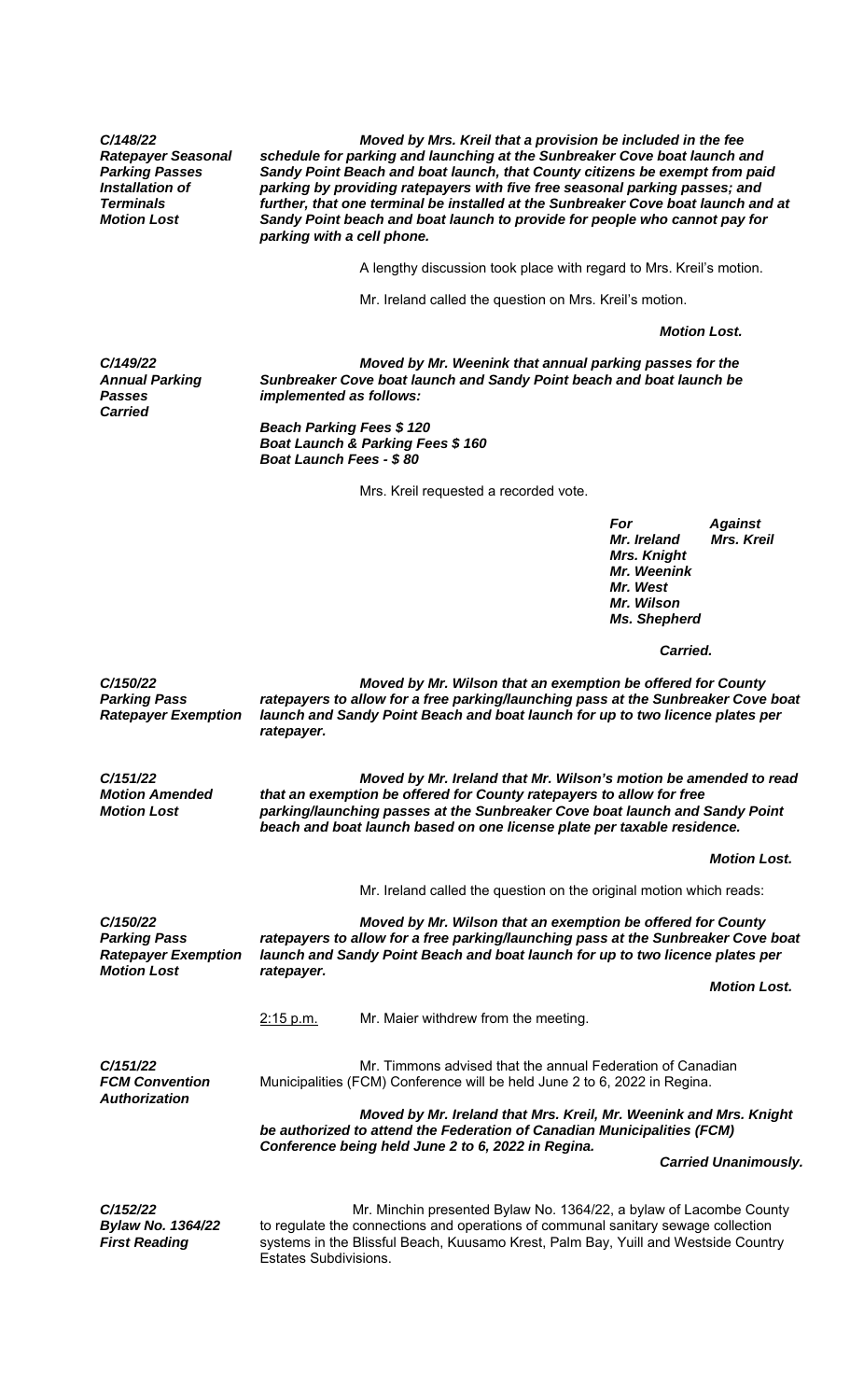|                                                                          | Mr. Minchin advised that Bylaw No. 1364/22 proposed changes with<br>regard to the rate for Blissful Beach customers due to the new regional volumetric rate<br>and to incorporate the utility operator of the Slopes subdivision into the County's utility<br>bylaw and establish a rate for the collection of wastewater.<br>Mr. Minchin reviewed the proposed changes.                                                                                                                                                                                                                 |                             |
|--------------------------------------------------------------------------|------------------------------------------------------------------------------------------------------------------------------------------------------------------------------------------------------------------------------------------------------------------------------------------------------------------------------------------------------------------------------------------------------------------------------------------------------------------------------------------------------------------------------------------------------------------------------------------|-----------------------------|
|                                                                          | Moved by Mr. West that Bylaw No. 1364/22, a bylaw of Lacombe<br>County to regulate the connections and operations of communal sanitary sewage<br>collection systems in the Blissful Beach, Kuusamo Krest, Palm Bay, Yuill,<br><b>Westside Country Estates Subdivisions and the Slopes Subdivisions</b>                                                                                                                                                                                                                                                                                   |                             |
|                                                                          | be now read for a first time.                                                                                                                                                                                                                                                                                                                                                                                                                                                                                                                                                            | <b>Carried Unanimously.</b> |
| C/153/22<br><b>Bylaw No. 1364/22</b><br><b>Second Reading</b>            | Moved by Mrs. Kreil that Bylaw No.1364/22, having been read a first                                                                                                                                                                                                                                                                                                                                                                                                                                                                                                                      |                             |
|                                                                          | time, now be read a second time.                                                                                                                                                                                                                                                                                                                                                                                                                                                                                                                                                         | <b>Carried Unanimously.</b> |
| C/154/22<br><b>Bylaw No. 1364/22</b><br><b>Present for Third</b>         | Moved by Mr. Wilson that Bylaw No. 1364/22, having been read a<br>first time and a second time, now be presented for third reading.                                                                                                                                                                                                                                                                                                                                                                                                                                                      |                             |
|                                                                          |                                                                                                                                                                                                                                                                                                                                                                                                                                                                                                                                                                                          | <b>Carried Unanimously.</b> |
| C/155/22<br><b>Bylaw No. 1364/22</b><br><b>Third &amp; Final Reading</b> | Moved by Ms. Shepherd that Bylaw No. 1364/22, having been read<br>a first time and a second time, now be read a third time and finally passed.                                                                                                                                                                                                                                                                                                                                                                                                                                           |                             |
|                                                                          |                                                                                                                                                                                                                                                                                                                                                                                                                                                                                                                                                                                          | <b>Carried Unanimously.</b> |
| C/156/22<br><b>Consent Agenda</b>                                        | Moved by Mrs. Kreil that the Consent Agenda be approved as                                                                                                                                                                                                                                                                                                                                                                                                                                                                                                                               |                             |
|                                                                          | presented.                                                                                                                                                                                                                                                                                                                                                                                                                                                                                                                                                                               | <b>Carried Unanimously.</b> |
| Committee of the<br>Whole                                                | Future Committee of the Whole agenda items:                                                                                                                                                                                                                                                                                                                                                                                                                                                                                                                                              |                             |
|                                                                          | Invite Darcy Allen, Farmers Advocate Officer to attend a future meeting (Mr. West)<br>1)<br>Council reports (Ms. Shepherd)<br>2)                                                                                                                                                                                                                                                                                                                                                                                                                                                         |                             |
| <b>Council Inquiries</b>                                                 | Mrs. Kreil inquired if the County has plans to recognize Volunteers<br>Week coming up from April 24 to 30, 2022. It was agreed the Public Relations<br>Committee will meet before the next Council meeting to discuss this matter.                                                                                                                                                                                                                                                                                                                                                       |                             |
|                                                                          | Mrs. Kreil inquired if the County could join forces with other local<br>municipalities to draw Ukrainian families to this area i.e., attracting businesses to<br>industrial parks to provide jobs for those families. Mr. Timmons advised that during<br>discussions in the development of the County's Economic Development Strategy<br>Council will be discussing attracting people to our communities although not specifically<br>Ukrainian families. Mr. Timmons commented that information on the Federal Program<br>for Ukrainian families could be published in the County News. |                             |
|                                                                          | Mr. Weenink inquired if the summer camps for kids around Gull Lake<br>could be advertised in the County News. Mr. Timmons advised that if Mr. Weenink<br>provides Mrs. Plewis with the information it will be published in the County News.                                                                                                                                                                                                                                                                                                                                              |                             |
|                                                                          | Mr. Weenink commented that the new RCMP App has not been<br>advertised in the County News. Mrs. Plewis advised that an article was published earlier<br>in the year regarding the app, but another article can be published in the near future.                                                                                                                                                                                                                                                                                                                                          |                             |
|                                                                          | Mr. Wilson referred to the RDRWA presentation and inquired if the<br>County has maps for the watershed. Mr. Burlock advised that the County does not have<br>the data as yet, but the intent is to make it available for use in the future.                                                                                                                                                                                                                                                                                                                                              |                             |
|                                                                          | Mr. Wilson referred to the tree removal in the Lockhart area and inquired<br>if only trees were removed in the County right-of-way. Mr. Cade advised that some<br>landowners contracted tree removal, but the County will not go on private land and<br>remove trees. Trees are removed in County right-of-way only as part of County projects,<br>i.e., backsloping, sitelines, etc.                                                                                                                                                                                                    |                             |
|                                                                          | Mr. Wilson advised that he has an inquiry regarding the number of<br>Peace Officers employed by the County. Mr. Timmons advised there are four in place<br>and the fifth officer is currently being recruited. Mr. Burlock commented that as of April<br>24 the department should be at full compliment. Mr. Burlock advised that one Peace<br>Officer is a School Resource Officer (SRO) during the school term.                                                                                                                                                                        |                             |